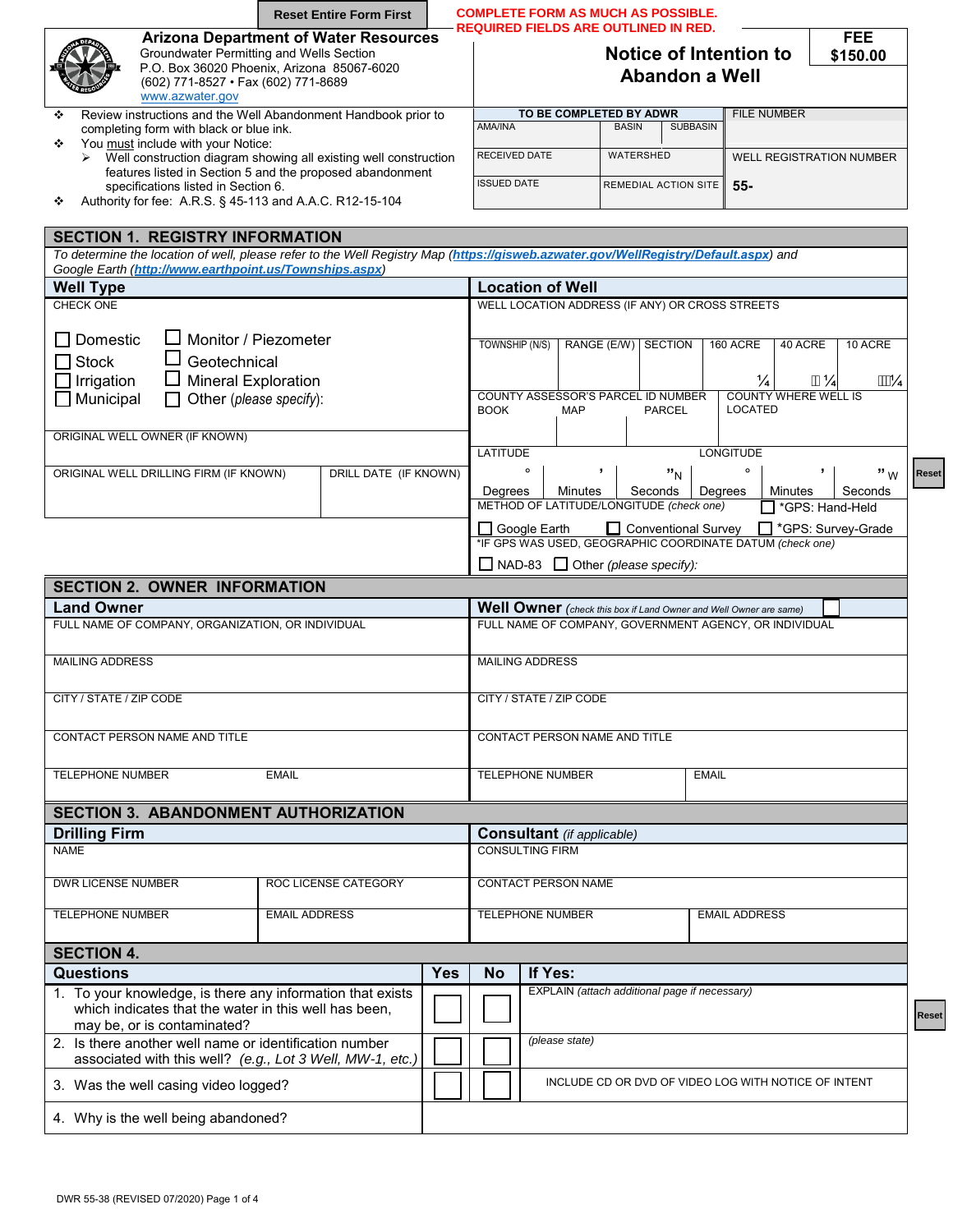|                                     |                                                                                       |           |                                                |                                                                                      |                                       | <b>SECTION 5. ORIGINAL WELL CONSTRUCTION DESIGN</b> (attach additional page if needed) |                                                                                                                                          |         |                                                                                                    |                                                                                 |              |                                                                |                                      |                                 | $55 -$                    |                         |                |                |                  |              |                                      |                                                                                    |                                                                            |              |
|-------------------------------------|---------------------------------------------------------------------------------------|-----------|------------------------------------------------|--------------------------------------------------------------------------------------|---------------------------------------|----------------------------------------------------------------------------------------|------------------------------------------------------------------------------------------------------------------------------------------|---------|----------------------------------------------------------------------------------------------------|---------------------------------------------------------------------------------|--------------|----------------------------------------------------------------|--------------------------------------|---------------------------------|---------------------------|-------------------------|----------------|----------------|------------------|--------------|--------------------------------------|------------------------------------------------------------------------------------|----------------------------------------------------------------------------|--------------|
|                                     | <b>Existing Borehole</b>                                                              |           |                                                |                                                                                      |                                       |                                                                                        |                                                                                                                                          |         |                                                                                                    |                                                                                 |              |                                                                |                                      |                                 |                           |                         |                |                |                  |              |                                      |                                                                                    |                                                                            |              |
|                                     | <b>DEPTH FROM</b>                                                                     |           |                                                |                                                                                      |                                       |                                                                                        | <b>DEPTH FROM</b>                                                                                                                        |         | <b>Existing Casing</b> (to the best of your knowledge)<br><b>MATERIAL TYPE</b><br>PERFORATION TYPE |                                                                                 |              |                                                                |                                      |                                 |                           |                         |                |                |                  |              |                                      |                                                                                    |                                                                            |              |
| <b>FROM</b><br>(feet)               | <b>SURFACE</b><br><b>TO</b><br>(feet)                                                 |           | <b>BOREHOLE</b><br><b>DIAMETER</b><br>(inches) |                                                                                      | <b>FROM</b><br>(feet)                 | <b>SURFACE</b>                                                                         | <b>TO</b><br>(feet)                                                                                                                      |         | <b>OUTER</b><br><b>DIAMETER</b><br>(inches)                                                        | <b>STEEI</b>                                                                    | PVC          | ABS                                                            | IF OTHER<br>TYPE,<br><b>DESCRIBE</b> |                                 | BLANK OR NONE             | WIRE WRAP               | SHUTTER SCREEN | KNIFE<br>MILLS | SLOTTED          |              | IF OTHER<br>TYPE,<br><b>DESCRIBE</b> |                                                                                    | <b>SLOT SIZE</b><br>IF ANY<br>(inches)                                     |              |
|                                     |                                                                                       |           |                                                |                                                                                      |                                       |                                                                                        |                                                                                                                                          |         |                                                                                                    |                                                                                 |              |                                                                |                                      |                                 |                           |                         |                |                |                  |              |                                      |                                                                                    |                                                                            | <b>Reset</b> |
|                                     |                                                                                       |           |                                                |                                                                                      |                                       |                                                                                        |                                                                                                                                          |         |                                                                                                    |                                                                                 |              |                                                                |                                      |                                 |                           |                         |                |                |                  |              |                                      |                                                                                    |                                                                            | <b>Reset</b> |
|                                     |                                                                                       |           |                                                |                                                                                      |                                       |                                                                                        |                                                                                                                                          |         |                                                                                                    |                                                                                 |              |                                                                |                                      |                                 |                           |                         |                |                |                  |              |                                      |                                                                                    |                                                                            |              |
|                                     |                                                                                       |           |                                                |                                                                                      |                                       |                                                                                        |                                                                                                                                          |         |                                                                                                    |                                                                                 |              |                                                                |                                      |                                 |                           |                         |                |                |                  |              |                                      |                                                                                    |                                                                            | <b>Reset</b> |
|                                     |                                                                                       |           |                                                |                                                                                      |                                       |                                                                                        |                                                                                                                                          |         | Condition of casing: (good, fair, poor, unknown)                                                   |                                                                                 |              |                                                                |                                      |                                 |                           |                         |                |                |                  |              |                                      |                                                                                    |                                                                            |              |
|                                     | <b>DEPTH FROM</b>                                                                     |           |                                                |                                                                                      |                                       |                                                                                        |                                                                                                                                          |         | <b>ANNULAR MATERIAL TYPE</b>                                                                       |                                                                                 |              |                                                                |                                      |                                 |                           |                         |                |                |                  |              |                                      | <b>FILTER PACK</b>                                                                 |                                                                            |              |
|                                     | <b>SURFACE</b>                                                                        |           |                                                |                                                                                      |                                       |                                                                                        | <b>BENTONITE</b>                                                                                                                         |         |                                                                                                    |                                                                                 |              |                                                                |                                      |                                 |                           |                         |                |                |                  |              |                                      |                                                                                    |                                                                            |              |
| <b>FROM</b><br>(feet)               | TO<br>(feet)                                                                          | NONE      | CONCRETE                                       | NEAT CEMENT OR<br>CEMENT GROUT                                                       | CEMENT-<br>BENTONITE GROUT            | GROUT                                                                                  | CHIPS                                                                                                                                    | PELLETS |                                                                                                    | GRAVEL<br>SAND<br>IF OTHER TYPE OF ANNULAR MATERIAL,<br>SIZE<br><b>DESCRIBE</b> |              |                                                                |                                      |                                 |                           |                         |                |                |                  |              |                                      |                                                                                    |                                                                            |              |
|                                     |                                                                                       |           |                                                |                                                                                      |                                       |                                                                                        |                                                                                                                                          |         |                                                                                                    |                                                                                 |              |                                                                |                                      |                                 |                           |                         |                |                |                  |              | <b>Reset</b>                         |                                                                                    |                                                                            |              |
|                                     |                                                                                       |           |                                                |                                                                                      |                                       |                                                                                        |                                                                                                                                          |         |                                                                                                    |                                                                                 |              |                                                                |                                      |                                 |                           |                         |                |                |                  |              |                                      |                                                                                    |                                                                            | Reset        |
|                                     |                                                                                       |           |                                                |                                                                                      |                                       |                                                                                        |                                                                                                                                          |         |                                                                                                    |                                                                                 |              |                                                                |                                      |                                 |                           |                         |                |                |                  |              |                                      |                                                                                    |                                                                            |              |
|                                     | <b>SECTION 6. PROPOSED WELL ABANDONMENT DESIGN</b> (attach additional page if needed) |           |                                                |                                                                                      |                                       |                                                                                        |                                                                                                                                          |         |                                                                                                    |                                                                                 |              |                                                                |                                      |                                 |                           |                         |                |                |                  |              |                                      |                                                                                    | DATE ABANDONMENT IS TO BEGIN                                               |              |
|                                     | Refer to ADWR's Well Abandonment Handbook for additional information.                 |           |                                                |                                                                                      |                                       |                                                                                        |                                                                                                                                          |         |                                                                                                    |                                                                                 |              |                                                                |                                      |                                 |                           |                         |                |                |                  |              |                                      |                                                                                    |                                                                            |              |
|                                     |                                                                                       |           |                                                | <b>Casing Treatment</b>                                                              |                                       |                                                                                        |                                                                                                                                          |         |                                                                                                    |                                                                                 |              |                                                                |                                      | <b>Sealing or Fill Material</b> |                           |                         |                |                |                  |              |                                      |                                                                                    |                                                                            |              |
| <b>DEPTH FROM</b><br><b>SURFACE</b> |                                                                                       |           |                                                |                                                                                      | <b>TREATMENT TYPE</b>                 |                                                                                        |                                                                                                                                          |         | <b>DEPTH FROM</b><br><b>SURFACE</b>                                                                | <b>MATERIAL TYPE</b><br><b>HIGH SOLIDS</b>                                      |              |                                                                |                                      |                                 |                           |                         |                |                |                  |              |                                      |                                                                                    |                                                                            |              |
|                                     |                                                                                       |           |                                                |                                                                                      |                                       |                                                                                        | IF OTHER TYPE.<br><b>DESCRIBE</b>                                                                                                        |         |                                                                                                    |                                                                                 |              |                                                                |                                      |                                 |                           |                         |                |                | <b>BENTONITE</b> |              |                                      |                                                                                    |                                                                            |              |
| <b>FROM</b><br>(feet)               | TO<br>(feet)                                                                          | SONAR JET | BRUSH OR SCRAPE                                | <b>MILLS KNIFE</b>                                                                   | REMOVAL<br>in Remarks)<br>≘<br>CASING |                                                                                        | <b>OR</b><br>IF CASING IS TO BE<br>PERFORATED,<br>E DESCRIBE<br>B SPACING AND SIZE<br>SPACING AND SIZE<br>OF PERFORATIONS<br>TO BE ADDED |         | <b>FROM</b><br>(feet)                                                                              |                                                                                 | TO<br>(feet) | $\vdash$<br>NEAT CEMEN                                         | CONCRETE                             | SAND-CEMENT<br>GROUT            | CEMENT-BENTONITE<br>GROUT | SAND-BENTONITE<br>GROUT | GROUT          | CHIPS          | <b>PELLETS</b>   | <b>GAND</b>  |                                      | <b>MIXING</b><br><b>RATIO</b><br>by<br>(check one)<br>$\square$ Weight<br>□ Volume | <b>ESTIMATED</b><br><b>VOLUME</b><br>OF<br><b>MATERIAL</b><br>(cubic feet) |              |
|                                     |                                                                                       |           |                                                |                                                                                      |                                       |                                                                                        |                                                                                                                                          |         |                                                                                                    |                                                                                 |              |                                                                |                                      |                                 |                           |                         |                |                |                  |              |                                      |                                                                                    |                                                                            | <b>Reset</b> |
|                                     |                                                                                       |           |                                                |                                                                                      |                                       |                                                                                        |                                                                                                                                          |         |                                                                                                    |                                                                                 |              |                                                                |                                      |                                 |                           |                         |                |                |                  |              |                                      |                                                                                    |                                                                            | <b>Reset</b> |
|                                     |                                                                                       |           |                                                |                                                                                      |                                       |                                                                                        |                                                                                                                                          |         |                                                                                                    |                                                                                 |              |                                                                |                                      |                                 |                           |                         |                |                |                  | <b>Reset</b> |                                      |                                                                                    |                                                                            |              |
|                                     | Proposed Abandonment Method (See Well Abandonment Handbook)                           |           |                                                |                                                                                      |                                       |                                                                                        |                                                                                                                                          |         |                                                                                                    |                                                                                 |              |                                                                |                                      |                                 |                           |                         |                |                |                  |              |                                      | <b>Emplacement Method of Sealing or Fill Material</b>                              |                                                                            |              |
| <b>CHECK ONE</b>                    | <b>Standard Method</b>                                                                |           |                                                |                                                                                      | Alternative 4:                        |                                                                                        |                                                                                                                                          |         | Other (please specify):                                                                            |                                                                                 |              |                                                                | <b>CHECK ONE</b>                     | Tremie Pumped (Recommended)     |                           |                         |                |                |                  |              |                                      |                                                                                    |                                                                            |              |
|                                     | Alternative 1<br>Alternative 2                                                        |           |                                                | □ Variance Option *<br>Alternative 5:<br>□ Variance Option 1*<br>* requires a letter |                                       |                                                                                        |                                                                                                                                          |         |                                                                                                    |                                                                                 |              | Gravity<br><b>Pressure Grouting</b><br>Other (please specify): |                                      |                                 |                           |                         |                |                |                  |              |                                      | <b>Reset</b>                                                                       |                                                                            |              |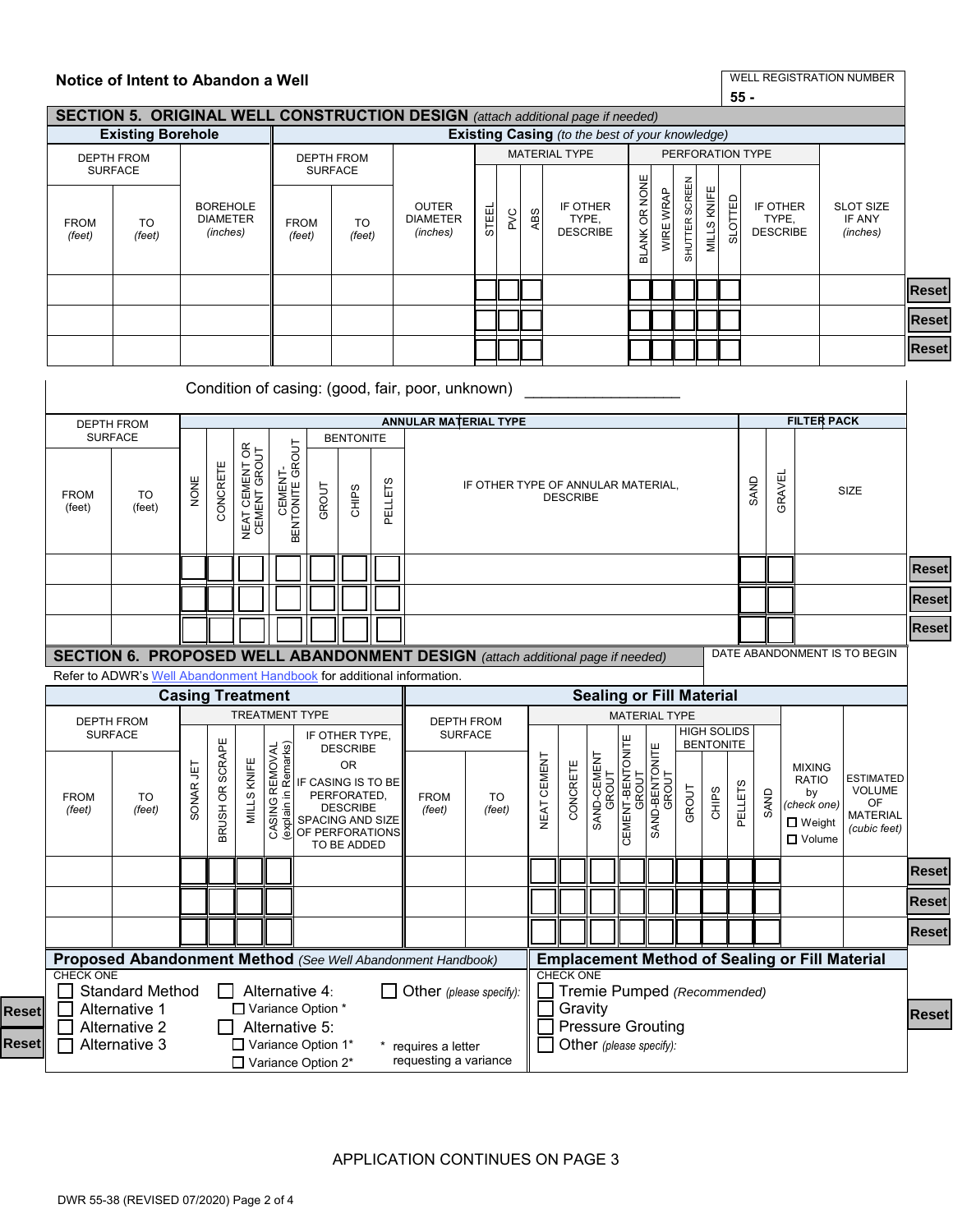| Notice of Intent to Abandon a Well | L REGISTRATION NUMBER<br>WEL |
|------------------------------------|------------------------------|
|                                    | 55                           |
| ___<br>_________                   |                              |

## **SECTION 7. Well Abandonment Diagram**

Please use the space below to provide a well abandonment diagram showing all existing well construction features listed in Section 5 and the proposed abandonment specifications listed in Section 6.

| <b>SECTION 8. LAND OWNER AND WELL OWNER SIGNATURE</b>                                                                                    |                                                                        |  |  |  |  |  |  |  |
|------------------------------------------------------------------------------------------------------------------------------------------|------------------------------------------------------------------------|--|--|--|--|--|--|--|
| I state that this notice is filed in compliance with A.R.S. § 45-596 and is complete and correct to the best of my knowledge and belief. |                                                                        |  |  |  |  |  |  |  |
| <b>Land Owner</b>                                                                                                                        | <b>Well Owner</b> (complete if Land Owner/Well Owner are NOT the same) |  |  |  |  |  |  |  |
| PRINT NAME                                                                                                                               | PRINT NAME                                                             |  |  |  |  |  |  |  |
| AND TITLE                                                                                                                                | AND TITLE                                                              |  |  |  |  |  |  |  |
| SIGNATURE OF                                                                                                                             | SIGNATURE OF                                                           |  |  |  |  |  |  |  |
| <b>LAND OWNER</b>                                                                                                                        | <b>WELL OWNER</b>                                                      |  |  |  |  |  |  |  |
| <b>DATE</b>                                                                                                                              | <b>DATE</b>                                                            |  |  |  |  |  |  |  |
| By checking this box, you agree to allow ADWR to contact you via                                                                         | By checking this box, you agree to allow ADWR to contact you via       |  |  |  |  |  |  |  |
| electronic mail.                                                                                                                         | electronic mail.                                                       |  |  |  |  |  |  |  |
| <b>EMAIL</b>                                                                                                                             | <b>EMAIL</b>                                                           |  |  |  |  |  |  |  |
| <b>ADDRESS</b>                                                                                                                           | <b>ADDRESS</b>                                                         |  |  |  |  |  |  |  |

**VALIDATE FORM RESET FORM SAVE FORM PRINT FORM**